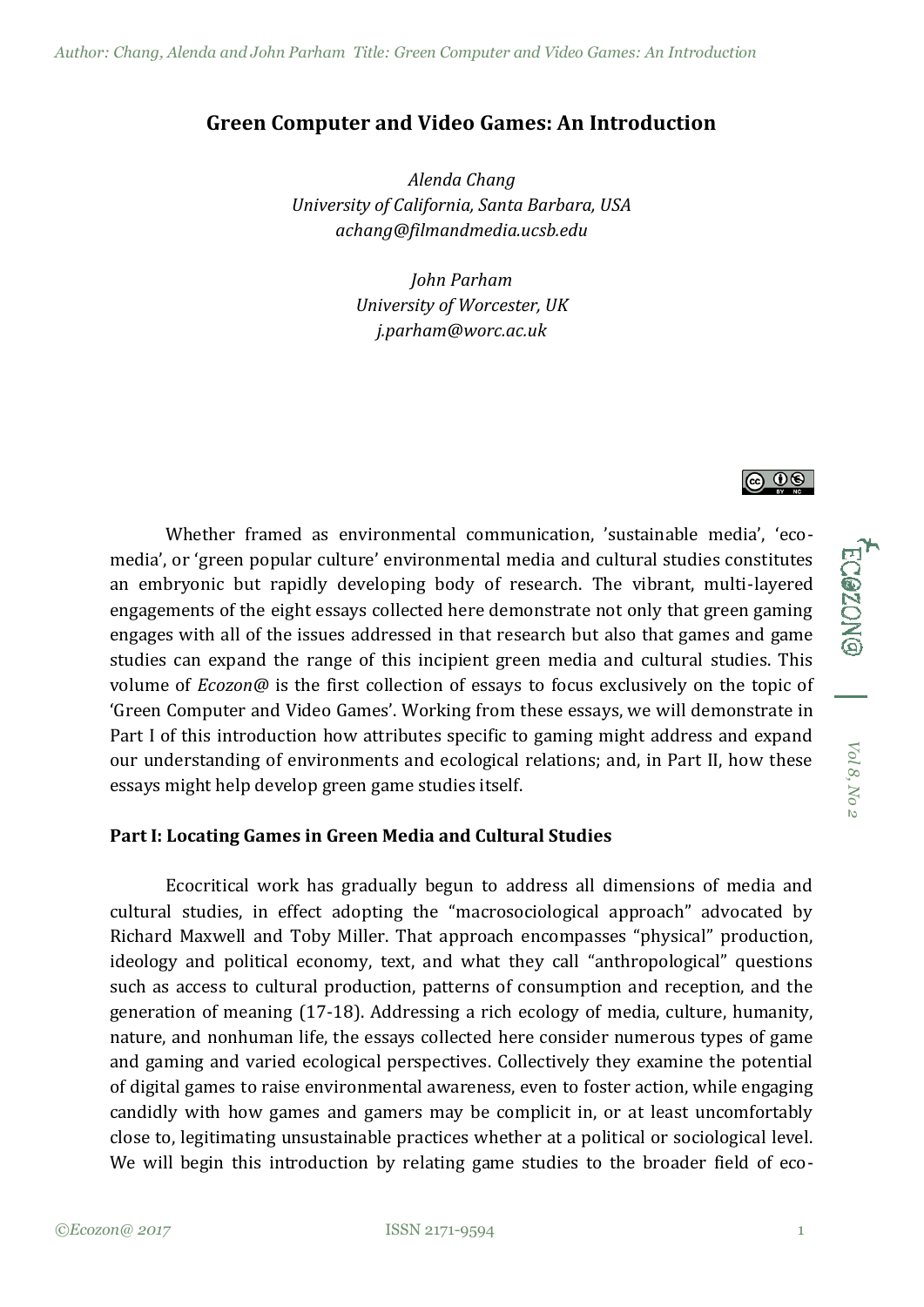media studies and go on to highlight a rich ecological potential of digital games that is more than evident in this issue.

The first of Maxwell and Miller's "macrosociological" elements is addressed in a recent spate of work around what Nicole Starosielski and Janet Walker in *Sustainable Media* (2016) call "resource media", the material realities that accompany the manufacturing processes and resource usage through which popular cultural texts and their host media (televisions, computers, etc.) are produced, distributed, exhibited, consumed, or disposed of. The commentary focuses principally on energy use and matter (see Cubitt 10). As many have pointed out, ICTs and digital media—the platforms and environments in which computer games operate—are important subjects for such considerations (Maxwell and Miller 1-4; Cubitt 13); indeed, as Serenella Iovino notes in her editorial to this issue, in the "striking contradiction between the planned obsolescence of their forms and the "deep time" of their matter," computers embody much of the current discourse around the concept of an Anthropocene epoch defined by humanity's indelible mark on the Earth.

In relation first to matter, concerns have long been expressed about the difficulties of recycling the numerous, varied minerals and metals from which computers are manufactured and about the toxic chemicals—mercury and lead in circuit boards; cadmium in batteries, ink, cables and screens—that can contaminate groundwater, pollute air, or, in the case of cadmium, precipitate kidney, bone, or lung disease (see Mazurek 53-63; ewasteguide.info). Such concerns have been exacerbated by instances of social-environmental justice relating to the "offshoring" of e-waste and the recycling of toxic matter in developing countries, with perilous human and environmental consequences (Rust 92-5; Maxwell and Miller ch.4; Urry). Correspondingly, in terms of energy use, carbon emissions, and, ultimately, climate change, Cubitt notes that, while cloud computing has been lauded as a greener alternative to "ecologically destructive" hardware, the relentless move to media rich, interactive, and unendingly networked content that it helps serve is giving rise to demands which can only be met by vast and numerous server farms which are exponentially increasing energy use. For example, Cubitt reports that Blizzard, the company behind the globally popular massively multiplayer online role-playing game (MMORPG) *World of Warcraft* is estimated to have around five hundred servers in the US and beyond supporting its 7.7 million subscribers (17).

Consequently, habitual use of computer hardware and software and participation in digital and online networks integrates us all into wider and seemingly unsustainable levels of resource and energy consumption, a point addressed in Josef Nguyen's essay here on how games can attend to their own material conditions. Such matters make any articulation of green gaming questionable and, even worse, potentially complicit in mystifying "its own material context" (Milburn 203). Nevertheless, while making this point Colin Milburn has argued that we ought at least to consider whether, in recompense, gaming can engender the "ecological awareness" and "cognitive resources" to address environmental risk and even to encourage us to do something about it (203- 4). To consider such possibilities requires, in the first place, focusing on a further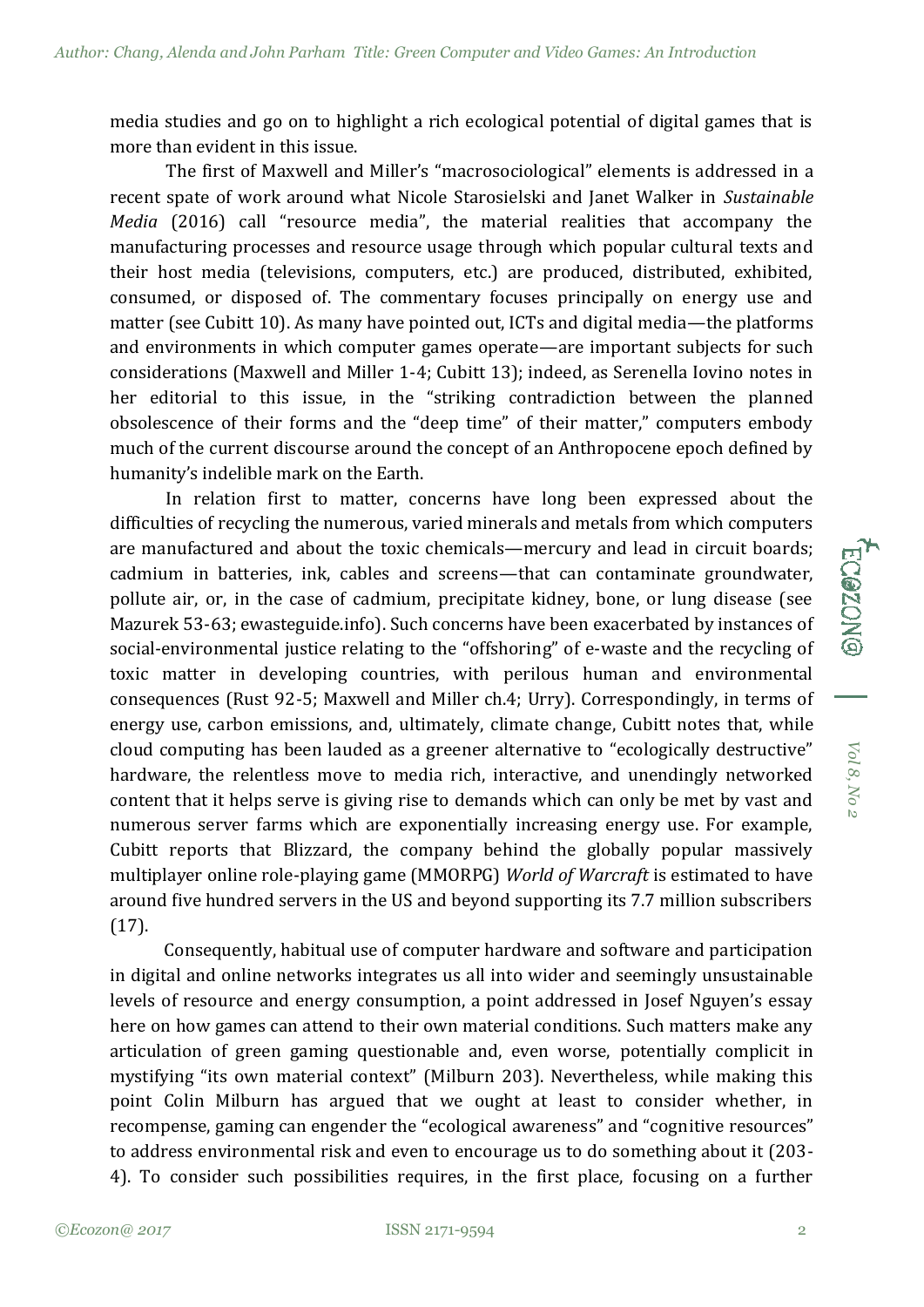"macrosociological" dimension to green media and cultural studies, the economic and political organization of media forms and technologies and the ideology (or ideologies) that underpin this.

 Perhaps because of the relationship of gaming to corporate media conglomerates, political, economic, and ideological dimensions have been prominent in green game studies. Allison Carruth has noted, for instance, how long-standing utopian connotations around ICT and the internet and, specifically, the "ethereal" metaphor of the "cloud" mask not only the "energy-intensive and massively industrial infrastructure" of "servers, wires, undersea cables, microwave towers, satellites, data centers, and water and energy resources" but also the manoeuvrings of the corporate bodies that produce, operate, sell, profit, and mine individual data from networked systems (342-3, 359-60; Parks and Starosielski). However, the more political emphasis taken by green game studies is also partly due to the influence of one heavily cited book, Nick Dyer-Witheford and Greig de Peuter's *Games of Empire: Global Capitalism and Video Games* (2009).

Dyer-Witheford and de Peuter incorporate games within what Michael Hardt and Antonio Negri call the 'Empire' of consumer capitalism, an empire that extends from economic power to an ideological, cultural, and affective capacity to permeate everything. Consequently, computer games encompass, they argue, mass market economics (in the sales of games, consoles, associated merchandise, film franchises, etc.), political struggles between labour and capital, the cultural transformation of free play into a commodity, and a training that games allegedly offer in preparation for the capitalist market—"virtual play trains flexible personalities for flexible jobs" (see xv-xix, xxix-xxx, 36). Additionally, they argue, while the interactivity unique, in many ways, to computer games "seems to break with the passivity" traditionally attributed to media consumption, that interactivity might actually intensify the internalisation of a game's ideological message. This isn't, though, their entire argument. For while deeply implicated in networked capitalist power, computer games also harbour powerful possibilities within what they call the sporadic "upsurges" which occur in the empire of capitalism (xxi). Hence, Dyer-Witheford and de Peuter develop a second category, 'games of multitude', which, as described below, are games that act against the prevailing ideology and/or offer a creative, sometimes 'dissonant' force within it. Alexander Galloway has similarly argued that although games epitomise managerial bureaucracy and Deleuzian forms of informatic control, they also lend themselves to artistic appropriation and the resistance of the 'multitude' through what he calls 'countergaming'. These more emancipatory possibilities can be placed in context by considering two further dimensions of green media and cultural studies: modes of communication; and the conceptualisation of a ground-level green popular culture.

Stephen Rust, Salma Monani, and Sean Cubitt's collection of essays, *Ecomedia: Key Issues* (2016) attempts to untangle the complex interrelationship of media, society, and environment. In particular, the book carefully balances how popular media texts treat nature as a material and ideological resource against their potential to promote a new, ecological "commons sense" around the "profound belief that we share the world in common with one another and with other non-human organisms and processes" (1-2).

*Vol 8, No 2*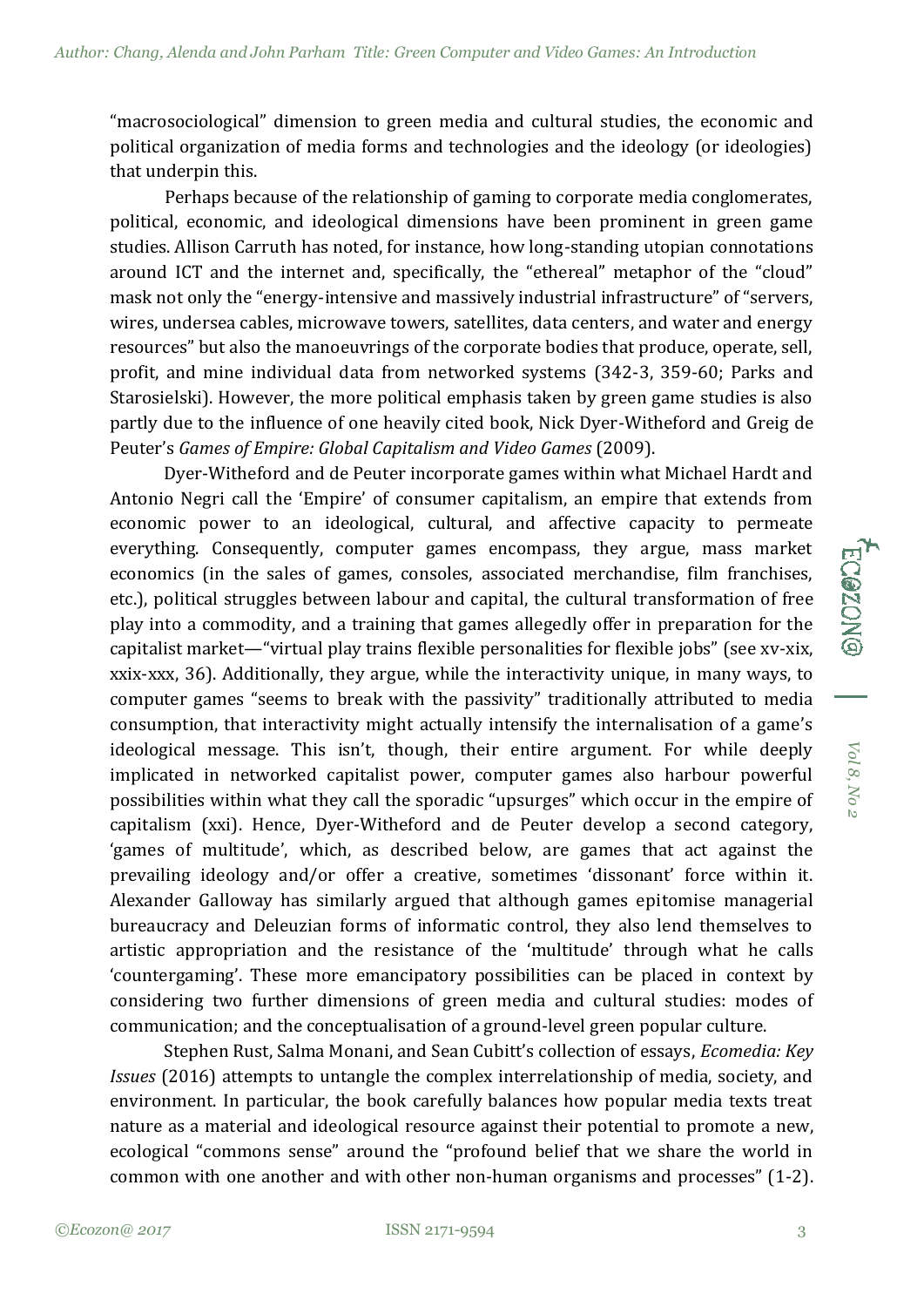To achieve this, the editors divide the book into three sections, each focused on a key paradigm in communication studies—frames, flow, and convergence (6).

 Media *framing* has recently been a substantive focus for examination of how the media diverts ostensibly environmentalist subject matter into ideologically motivated frames such as national security or cost (see Hulme 229). In *Ecomedia*, conversely, Carter Soles and Kiu-Wai Chu's 'Overview' essay on frames explores how evolving theories such as Karen Barad's materialist notion of human-nonhuman 'intra-action' and Ursula Heise's eco-cosmopolitanism facilitate the construction of more ecologically inflected frames in visual media. These are realised, in a more literal sense, by aesthetic frames: the art photography of Edward Burtynsky's *Manufactured Landscapes* series renders the ceaseless, damaging, industrial-scale, human transformation of the environment into static and, by implication, permanent images; correspondingly, a tension between sequential narrative frames in comics and the "gutters" (empty space) that separate them constitutes a perfect form for exploring the ambiguities and mystery of (say) our posthuman sense of simultaneous alienation from/affinity with other species. As one might expect, the essays in this issue invariably deploy similarly adventurous theoretical paradigms to think, in new ways, about how computer games frame meaning in ecological ways—from Backe's deployment of Miguel Sicart's ethicsbased framework for games to Lehner's use of Hubert Zapf's 'cultural ecology', and from Bianchi's expansion of Donna Haraway's 'Chthulucene' to Rivera-Dundas's creative application of Anna Tsing's concept of "noticing".

*Flow* is more difficult to treat ecocritically. Stephen Rust's overview chapter extends the classic meaning bequeathed to media studies through the work of Raymond Williams. Williams formulated flow in terms of "the layering of discourses and meaning produced by viewers' collective and continuous experience of television programming" in the process of watching television or listening to radio over weeks, months, or years (Rust 88). Rust couches his ecocritical conceptualisation of flow mainly as a shift from "figurative concept" to materialist, resource ecology, that is as an understanding "that the flow of information and images on the internet cannot be detached from material conditions" (91). Attempting to translate this back—to Milburn's emphasis on whether games can engender ecological awareness—perhaps the nearest we get in game studies are theories of immersion and flow and the question of whether "game worlds" reinforce or counteract dominant ideology. What games do is, in at least two senses, more complex. In the first place, Gordon Callejo argues, while games transport us to other worlds, this is not so much 'immersion' as 'incorporation.' Identifying factors central to the experience of game playing, Callejo's seven point model for incorporation amalgamates factors beyond immersion (or inhabitation) of a virtual environment (e.g. narrative, aesthetics, and the rules, goals or procedures of the game) while also emphasizing, in further components such as other players and our own *kinesthetic involvement* (the individual player's movement), that the nature of game play is intrinsically more interactive than a concept such as televisual flow allows for. In fact in game scholarship, flow generally refers less to Williams's flow or even the transnational flows proposed by sociologist Manuel Castells than the positive psychological notion of

*Vol 8, No 2*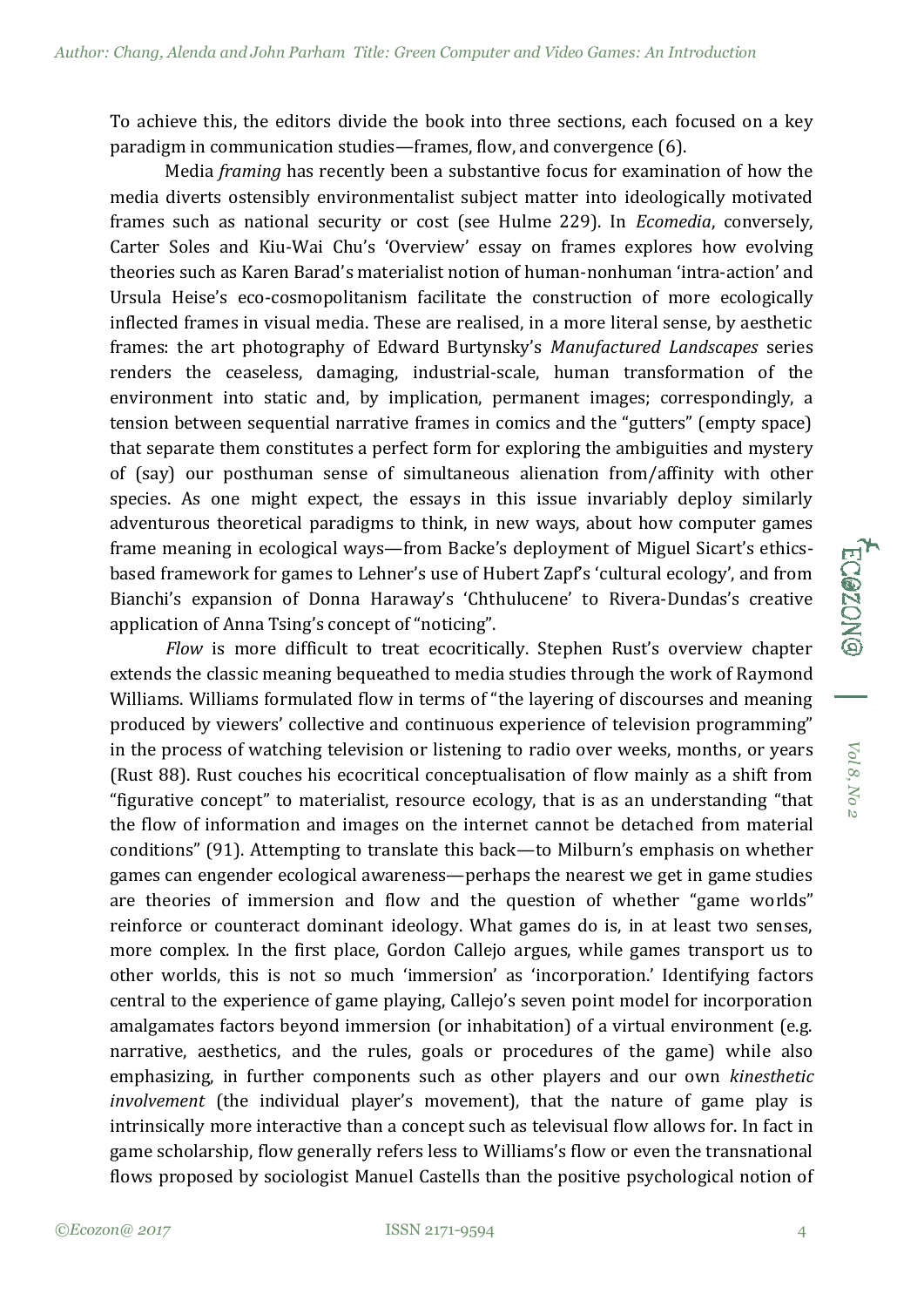flow developed by Mihály Csíkszentmihályi, which describes an engrossed, almost transcendent state where in ludic terms a player's ability is appropriately met by a game's level of difficulty (Chen). Secondly, Eugénie Shinkle has argued, more adventurous games that draw on the disruptive visual patterns of new media replace the conventionalised gamespace by "dispers[ing] attention across multiple contexts." Consequently, the "continuous flow of meaning" becomes "a constant stream of possibilities" leading, as discussed below, to an (intrinsically ecological) recognition of change and flux as essential properties of life and, ultimately, to possible new political conceptualisations (169-70).

The conventional emphasis within media and communication studies on flows of ideologically reinforcing content produced by media organisations may seem, therefore, less applicable to computer game aesthetics. However, that more orthodox understanding might still apply in two senses. First, in understanding the cumulative ideological impact of battalions of mass market computer games harboring likely antiecological values; but also, more positively, in the possibilities of countercultural manifestations of flow. This is explored in Sean Cubitt's essay in *Ecomedia*. This discusses how environmental themes emerged out of the alternative content flows of the more specialised FM, pirate, and free radio broadcasting that arose in the 1960s and 70s. On this understanding, we can expand the concept of the individual "game-world" to the possibility of game worlds created by acts of modding (i.e. player-created modifications to (e.g.) the design or functionality of games, as considered in this issue by Bohunicky), or by countercultural 'indie games' companies and/or participatory game communities, an understanding that brings us to a final concept, convergence.

A conventional understanding of media *convergence* focuses on how, by working across platforms, industries, corporations, and audiences, large media organisations can sustain or optimise their profits and how, simultaneously, convergence strengthens the ideological grip enacted through media frames and content flow (see Dwyer 2-3, 27). Nonetheless, in his *Ecomedia* essay Anthony Lioi rightly argues that "media convergence is environed but not limited by the economic logic of the global marketplace. Convergence culture in ecomedia performs both a pragmatic, market-based function and a liberatory, political function in the digital public sphere" (173-4). Subsequently, Lioi works an analysis around Henry Jenkins' identification of three forms of 'Convergence Culture' in his book of that name (2008): *media convergence*, as described above, but qualified by Jenkins to take into account the unpredictable reception patterns of audiences; *participatory culture*, which Lioi defines as "the intervention of fans in the production of popular culture" (168); and *collective intelligence*, where an accumulation of the skills and knowledge of those intervening or participating in popular media converge (writes Lioi) in "networks of action" (see 166-9). Without dismissing the enduring economic and ideological power of media industries, Lioi sees in 'collective intelligence' the potential for a new ecological politics. For collective intelligence presents a helpful bridge between theories of grassroots media culture put forward by the likes of Jenkins and the growing body of work on alternate-reality gaming (ARG), which traces collective intelligence back to the cyberutopian proposals of French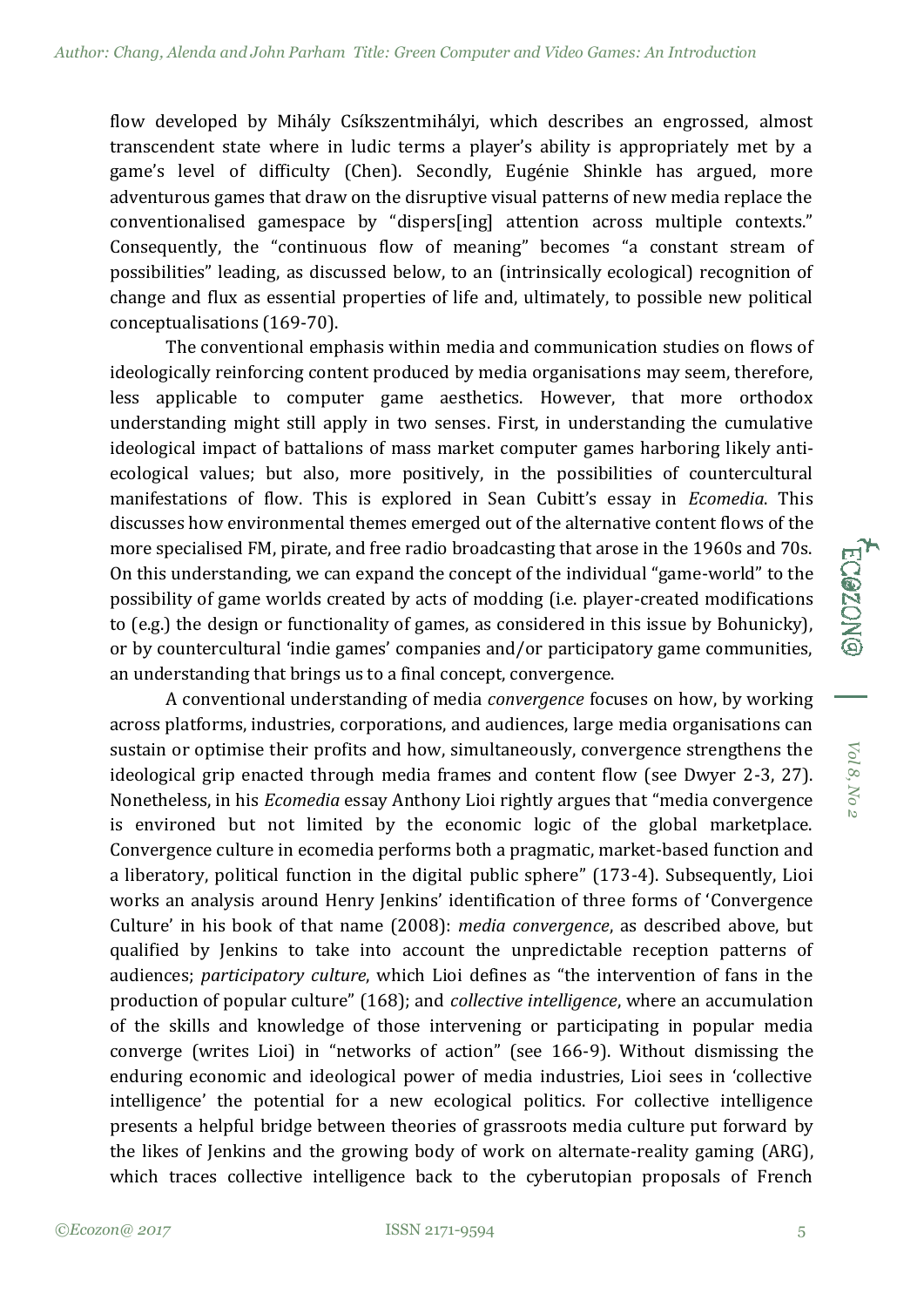philosopher Pierre Lévy (McGonigal). Both suggest that new socially progressive permutations may emerge from individuals working in concert toward a common goal. Accordingly, it is in the 'Convergence' section of *Ecomedia* that an essay on computer games, by Lauren Woolbright (one of the contributors to this volume) and Thaiane Oliveira, describes how, in Latin America, a range of interactive, multimedia ARGs have kindled a convergence between environmentally-themed metafictional narratives and real-life environmental protest.

Overall, the possibilities identified in Rust et al.'s analysis of frames, flows, and convergence—new insights realised through re-framing; new broadcasting ecologies stimulating new content flows; and participatory cultures intervening in popular culture to engender new forms and collective action—offer the foundation for, and increase the likelihood of, a genuinely 'green' popular culture. A range of possibilities for this, including how those possibilities might be realised in computer and video games, is outlined in a further recent contribution to the field, John Parham's *Green Media and Popular Culture* (2016). Parham, in effect, substitutes the somewhat linear, purposeful metaphor of flow with the open-ended and recognisably cultural studies paradigm of a "circuit of culture". Paul du Gay argues that that paradigm replaces an understanding of the "mode of production of a cultural artefact" as "the prime determinant" of its meaning (the underlying assumption of media flow) by stressing "a number of distinct processes whose interaction can and does lead to variable and contingent outcomes" (3). Encompassing "production", "consumption", and "regulation", but also "representation" and "identity", those processes reach toward the "anthropological" dimension mentioned by Maxwell and Miller. They are woven together by Parham to posit popular media as a complex network of competing ideologies which emerges in the interplay of producers and audiences, global and local, or industrial mass culture with popular folk cultures, subcultures, and countercultures.

Each of these interplays can be illustrated via games. For example, the interplay between media effect and audience resistance takes shape in the "simulation gap" between the virtual world of the game and the subjectivity, experience and worldview of the player, a theme addressed here in the dissenting possibilities of game-playing suggested, for example, by Backe, Lehner, or Rivera-Dundas. Rivera-Dundas, for instance, suggests that while Dyer-Witheford and de Peuter have argued that playing a game on a console means "plug[ging] oneself into a network of techno-human relations, which even as it offers cognitive skills and affective thrills also inserts subjects into a commodity web," there is also the possibility, in more ecological games, that the creation of what they call "machinic subjectivities" might be replaced by a sense of being constituted by nonhuman things. Such discussions indicate the possible world of alternative games that underpins Dyer-Witheford and de Peuter's countering taxonomy of "Games of Multitude." These encompass, amongst others, *tactical games*, "designed by activists to disseminate radical social critique" and what they call *dissonant development* (the existence of critical content in mainstream games) (191).

This issue of *Ecozon@* considers an array of different types of game: mainstream and countercultural, independent and corporate games; rule-based 'ludic' games and *Vol 8, No 2*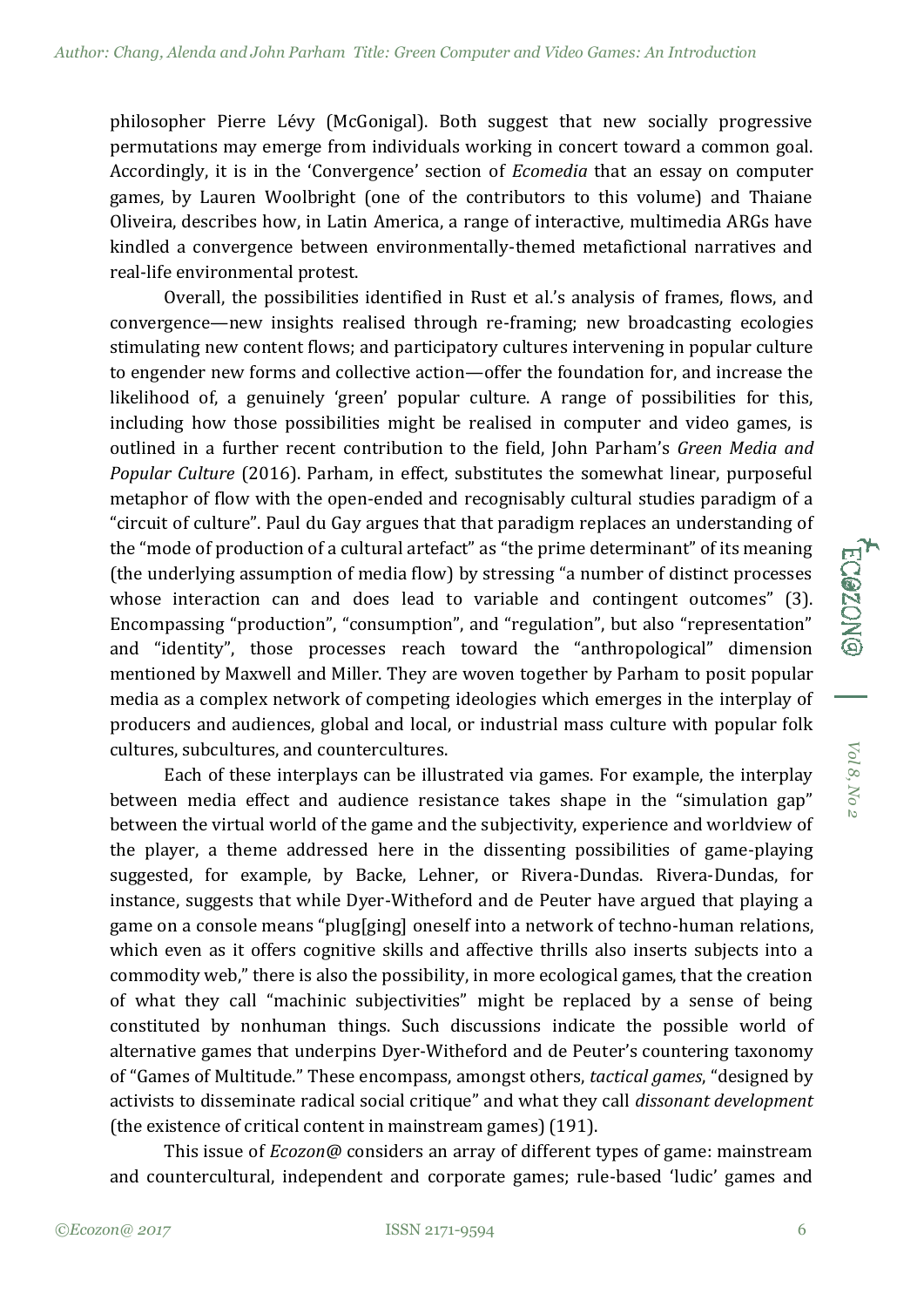more meditative, immersive games; online, PC, console, and mobile games. Linking that diversity to the range of 'eco-media' perspectives detailed above, we can develop a foundational understanding of what categories might constitute the study of green computer games. This would include:

- ˗ "Contradictory" ecocritical readings and playthroughs of games produced within mainstream, industrial (mass) culture. Here we can apply an argument of Andrew Hageman's: that even where popular media is "bathed" in ideologies of capitalism, because ideology never stands still, and is itself negotiable, there are always opportunities to "glimpse and [...] imagine an ecology without capital" (65-6). Where such contradiction is most productive, we get scenarios that can confront a player starkly with the resilience of his/her ethically environmental stance, such as the achievement award granted (notes Backe) in *Red Dead Redemption* (Rockstar, 2010) for hunting the endangered buffalo to extinction.
- ˗ Analyses of environmentally educational 'serious' games (categorised by Dyer-Witheford and de Peuter as *polity simulators*) which, because they are produced in social institutions, tend to exist in the borderlines between 'empire' and 'multitude.' We find this, for example, in Smith's comparison of *Fate of the World* with policy tools such as the UK Department for Energy and Climate Change's *2050 Calculator*.
- Fan interventions, subcultures, and participatory communities developed around games, whether commercial or non-commercial. As we see from the essays here, this could take various "metagaming" (Boluk and Lemieux) forms: "modding" (examined here by Bohunicky, as a means of intervention in games' flattened environmental representations, or ideological agendas); or forms of "emancipatory" or "expansive play" which resist or reinterpret games' procedural rhetoric (Bogost) while perhaps developing unanticipated environmentalist perspectives. The latter is found, for instance, by Lehner in *Shadow of the Colossus* and by Smith in the perhaps unlikely example of *Minecraft*.
- ˗ "Tactical" and/or countercultural gaming: from immersive games designed to return us to nature (e.g. David O'Reilly's *Mountain*, Ed Key and David Kanaga's *Proteus*) to eco-politically critical games. Here, for example, Nguyen addresses the mobile/online game *Phone Story* (2011), created by Molleindustria artist Paolo Pedercini and whose stated aims encompass "the reappropriation of video games" and "the radicalisation of popular culture".
- ˗ "Dissonant" games developed in a symbiosis between mainstream media and alternative games companies, like thatgamecompany's *Flower* (2009). This includes surprisingly critical content published in conventional, even triple-A (high budget) games, whether anti-industrial, back-to-the-farm games (Chang, "Back") or (say) in the anti-capitalist, dystopian themes of *Bioshock* (Irrational Games, 2007).

Popular media has "potentially finer antennae" for detecting environmental attitudes because of its broad consumption and appeal (Rust, Monani and Cubitt 4) and because it exists both in a complex media ecology and a circuitous, complex cultural ecology. Hence, the enormous popularity of computer games can tell us much about the resilience that environmentalist ideas may or may not have within a mainstream

*Vol 8, No 2*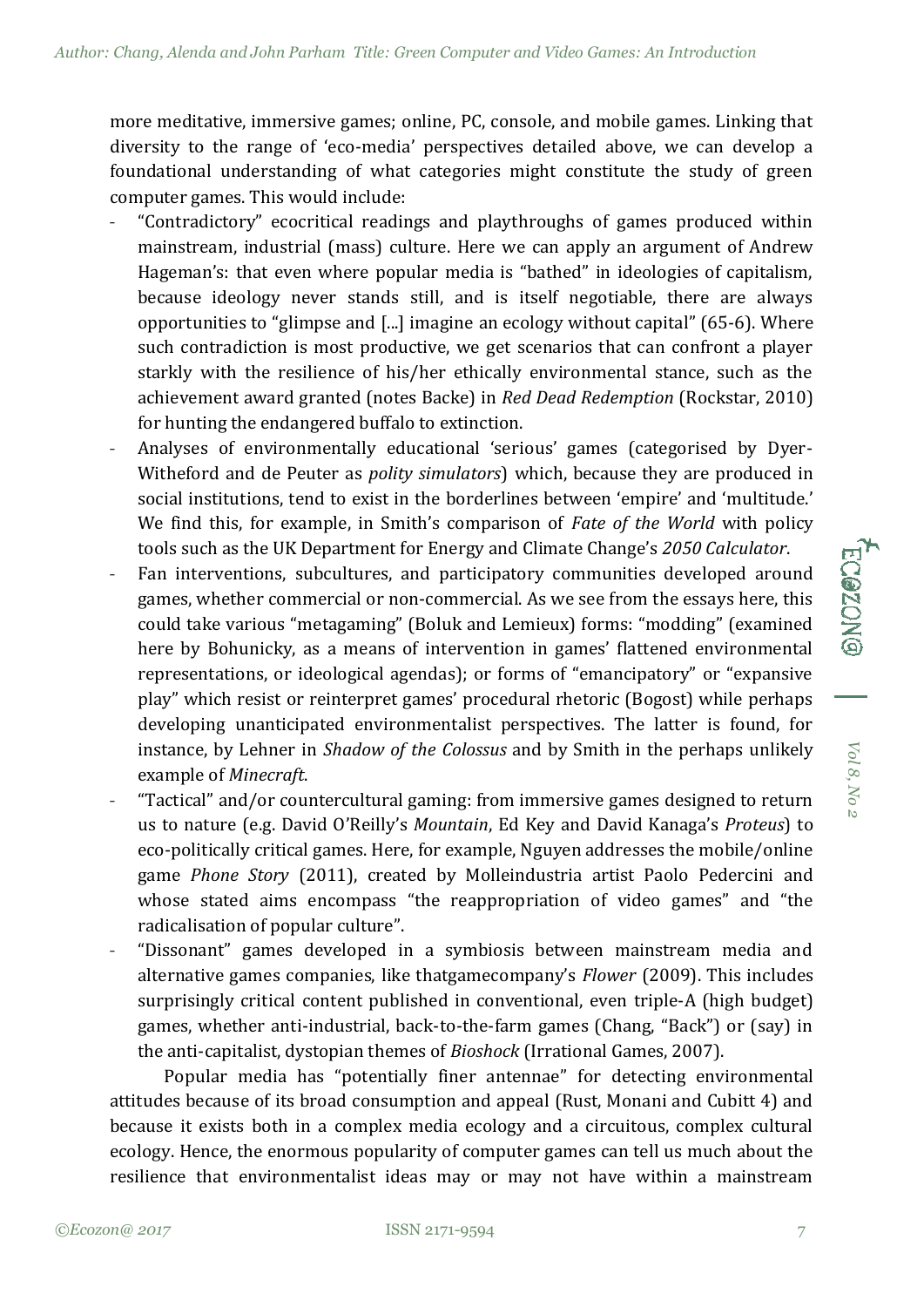popular culture. But ultimately, connecting the popularity of games to any potential to nurture ecological awareness is less about thematic elements and more about whether their unique formal, aesthetic, and in particular interactive properties can engage audiences in this direction. We can consider that question through one last dimension of emergent green media and cultural studies, 'affect'.

In *Ecologies of the Moving Image: Cinema, Affect, Nature*, Adrian Ivakhiv extends the theories described above by considering "three ecologies"—the material, social, and perceptual. These, he argues, constitute our understanding of the world (5). In relation to them, film, for example, can encourage a cohesive ecological sense of the world by working across three dimensions: the geomorphic (cinema takes us to places which, nevertheless, hold some relationship to the audience's here and now i.e. existing spaces); the animamorphic (whereby films develop a sense of other living forms and our relation to them); and the anthropomorphic which, distinct from its conventional definition, that of ascribing human characteristics to nonhuman being, Ivakhiv defines as positing certain qualities as distinctively human, in the process creating the human as something distinct from the animal and the inanimate world (8-11). A perceptual ecology, in a cultural context, refers therefore to how (in film) images and sounds are deployed as affective forms in ways that allow us to see, hear, and feel this world in which we are, partially separate, but ultimately enmeshed in relations with the nonhuman. This is a useful model for understanding also a potential typography of 'green games.' To take examples: games examined in this issue geomorphically explore simulated "more-than-human" environments as is the case, for example, with *Flower* (Lehner), *Proteus*, *Islands: Non-Places* (both Rivera-Dundas), and *Mountain* (Smith); Backe similarly registers an enormous range of playable animal characters in games or games where animals are subject to the agency of human avatars. In that context, when he subsequently writes that the nature of play is that "it appropriates and changes its objects", one can see how the interactivity of computer games might correspondingly enact animamorphic reflection on how we live alongside other beings, something explored in detail when, working from Haraway, Melissa Bianchi explores how games cultivate multispecies relations. Finally, anthropomorphic games that entice us to address the human ecologies in which we live appear throughout these pages—from the social realist *Little Inferno* and *Phone Story* (Nguyen), to the fantastical or dystopian, as in *The Elder Scrolls V: Skyrim* (Bohunicky) and *Dishonoured* (Backe). Smith makes the crosscurrents Ivakhiv describes explicit in the movement of his essay from grid-based resource management games which, he argues, "encode a set of narratives in which nature is the location of resources to be extracted and used" to an alternative art game like *Mountain*. Hence, 'affect' introduces a new realm into green media and cultural studies, one that focuses on how we are influenced, connected, and encouraged towards action not only by evidence, argumentative logic, and the structural oppositions intrinsic (Ivakhiv argues) to critical theory, but also by emotional triggers and "affective dynamics" (4).

This theme is further developed in Alexa Weik von Mossner's careful reading of affect theory in relation to cognitive science and psychology in *Affective Ecologies:*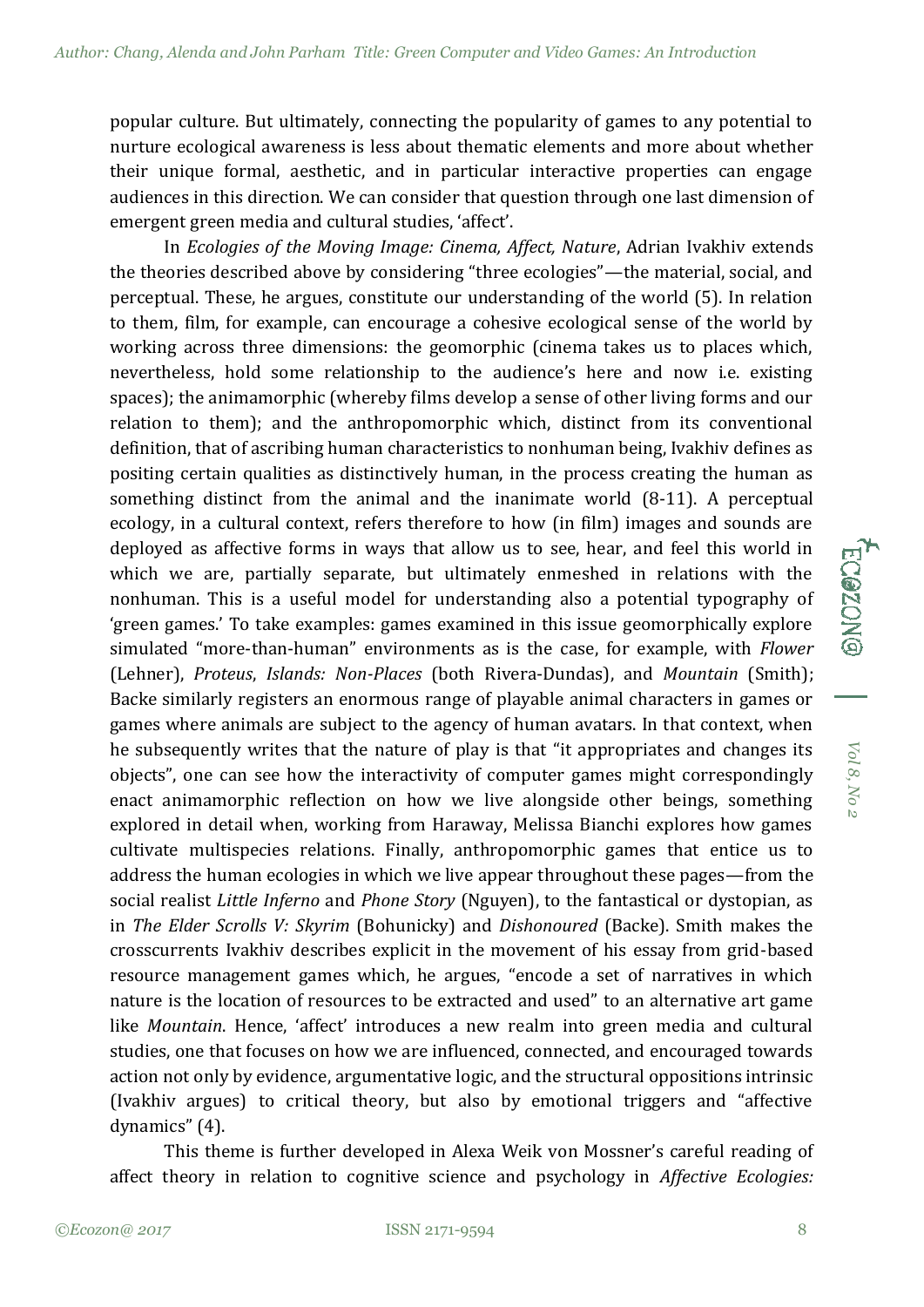*Empathy, Emotion, and Environmental Narrative* (2017). Overlapping with Ivakhiv's three morphological realms, Mossner offers two main arguments concerning the role of affective dynamics in engendering ecological consciousness: firstly, affect theory's concentration on "circulations between narratives, bodies, and environments" and its "conceptual unwillingness to accept boundaries of any kind" (11) corresponds to ecological thinking; secondly, she suggests that a relating of affect to "cognitive narratology" can furnish tools for understanding how texts engender environmental values. Specifically, they highlight both "the importance of […] environments for plot and character" and the ways in which film and literary texts might create "immersive environments for readers" (12). Turning to film, Weik von Mossner argues that it affects us in two principal ways: the *motion* intrinsic within a "motion picture" simulates embodiment and gently pulls viewers into the environment of the text (Ivakhiv's "geomorphic"); and, correspondingly, narrative, which can touch us emotionally and potentially instigate (depending on the text) either the animamorphic or the anthropomorphic relationships on which ecological consciousness rests, or both.

This model is even more applicable, we argue, to computer and video games (as Weik von Mossner indicates in her book's conclusion). Games, too, immerse us in environments while narrating ecological interrelationship. Yet the linkage between body, environment, and narrative forged in motion pictures is intensified by the interactive nature of playing a computer or video game, a point that Shinkle has stressed. Referring to the long tradition of linear or Albertian perspective in forms of visual culture which themselves enact objectivity, Shinkle laments a focus in studies of computer game play on structural elements – semiotics, semantics, narrative, rhetoric, ideology—rather than affect, which in gaming, she argues, "is key to the perception of images, and to the notion of meaningful interaction with them" (22). What we lose as a result is not just an understanding of the experience of gaming, but a full appreciation of how the affective dynamics of games can have personal and ideological importance. Analogously, while developing his model of the perceptual Ivakhiv cites computer and video games as part of a pervasive "visual world". Here, ever-expanding visual technologies—photography, cinema, games, data graphs—simultaneously objectify the world, giving human observers an illusion of knowledge and power over nature, but can also destabilize by defying obvious meaning or by triggering an emotional response (2013: 3-4).

Shinkle's argument is particularly applicable to an ecocritical reading of games for three reasons: firstly, she suggests that gaming's multisensory alliance between vision and affective properties such as touch, feel, and movement creates a phenomenological ontology that perceives incessant flux and our co-creative involvement in change as intrinsic to human being in the world (the linkage of anthroand animamorphic of which Ivakhiv speaks) (26). In much the same vein, Milburn, drawing on Haraway's *When Species Meet*, argues that a sense of environmental responsibility rests on an aptitude to respond—"to affect, and be affected" by other people, other species, and "the otherness of our own planet." Notwithstanding the simulation gap, this can be "intensified", he argues, by the interactive nature of computer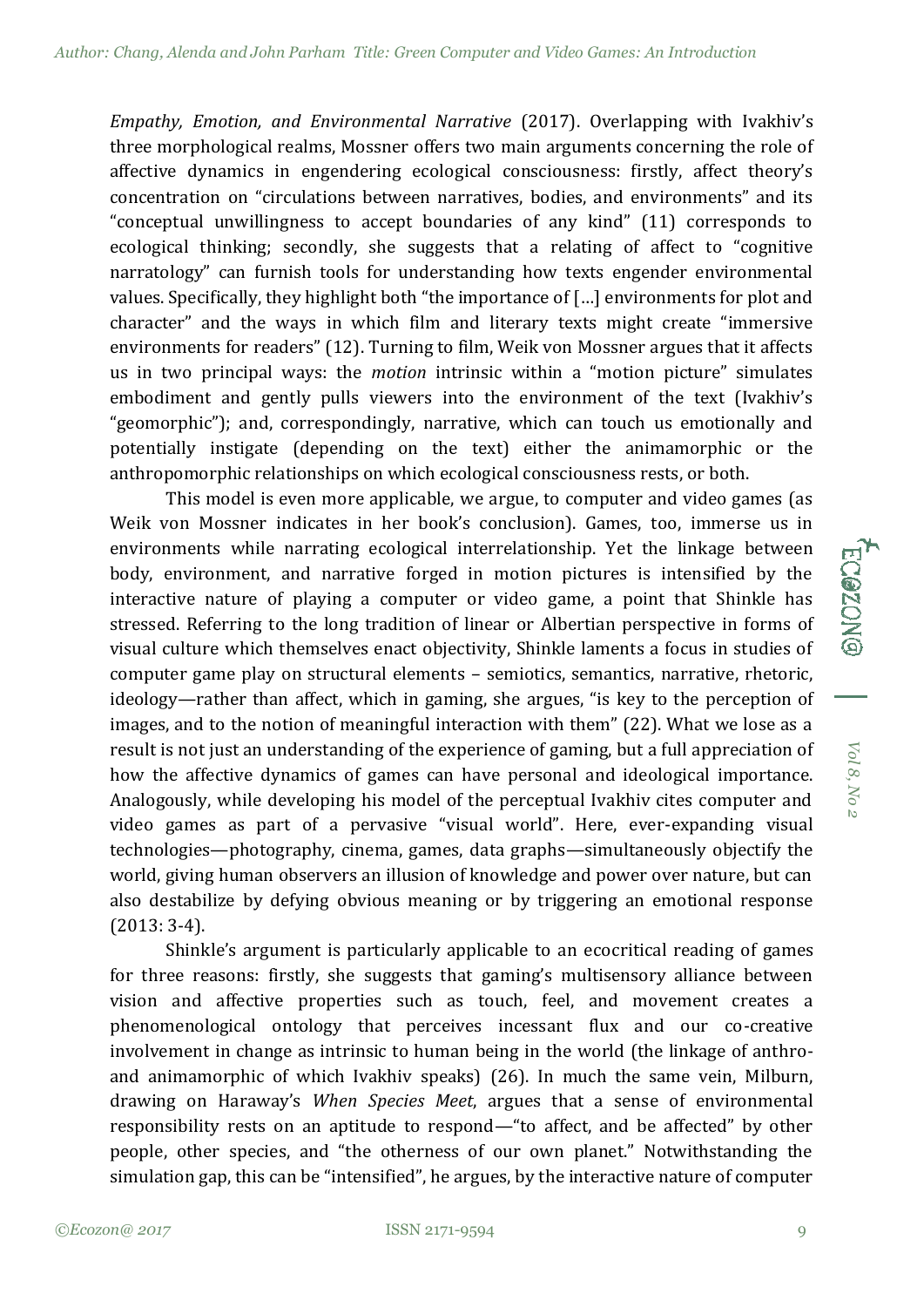games, by which games compel us to respond (212). Shinkle, secondly, expands affect beyond emotion to encompass the "'feel' or intensity of a game" as experienced by the player (22). Intensity refers, she says, to "the strength or duration of its effect, and the way this is embodied in autonomic relations like galvanic skin response, heartbeat, and breathing" (25). Several essays here make reference to how affect is created through the environment and/or controls in games. Backe mentions the audible scraping of bone and severing of the cartilage of animals in the survivalist game *Red Dead Redemption*; Lehner references the extensive use in *Flower* of the Sixaxis controller's gravitational sensor, an implementation which, he argues, can defamiliarize accustomed modes of control. Bianchi likewise suggests that the awkwardness of control schemes in games like *Octodad: Dadliest Catch* (Young Horses, 2014) can give us an insight into what it means to be other-than-human, whether to comic or poignant effect.

Lastly, Shinkle argues that the affective nature of computer games engenders a productive destabilization. This argument is not unlike that of the music theorist Jacques Attali, who suggests that music, because of its non-discursive and non-narrative qualities, not only escapes being bound up in philosophical, economic, and ideological conventions, but also expresses feelings, beliefs and aspirations lost or submerged in society (6). Moreover, music can prophesy change: "It makes audible the new world that will gradually become visible" (11). Influenced by Attali's translator, the theorist Brian Massumi, Shinkle correspondingly argues that the effects of computer games "make their way into the sociocultural realm in the form of the unexpected, the lateral, and the unquantifiable which rather than reaffirming ideology allow for potential, incipient new meanings to seep in" (23). If we lose a sense of the affective charge of games, then we lose these meanings and run the risk of erroneously dismissing them as frivolous, escapist, lowbrow, or violent entertainment.

This is where, ecocritically speaking, game studies comes into its own: games possess an affective quality, engendered by their uniquely interactive basis, which is captured in many of the key concepts of this still youthful field: immersion, interactivity, incorporation, identification, and agency; the ludic, ergodic, algorithmic, and machinic; play, platform, and procedurality; and so on.

## **Part II: Greening Game Studies**

Although academic game studies is not even two decades old, the field has already developed noteworthy historical investments in narrative and game mechanics, cultural studies analyses of representations of race, gender, and sexuality, and ethnographic and social scientific research on player behavior and belief. Of course, games and play more generally have been topics of interest to researchers for far longer, as demonstrated by some of the most referenced antecedents to contemporary video game theory—the Dutch historian Johan Huizinga's *Homo ludens*, first published in 1938, and the French sociologist Roger Caillois's *Man, Play and Games*, originally published in 1961. However, as Espen Aarseth writes in the inaugural issue of the journal *Game Studies*, "2001 can be seen as the Year One of *Computer Game Studies* as an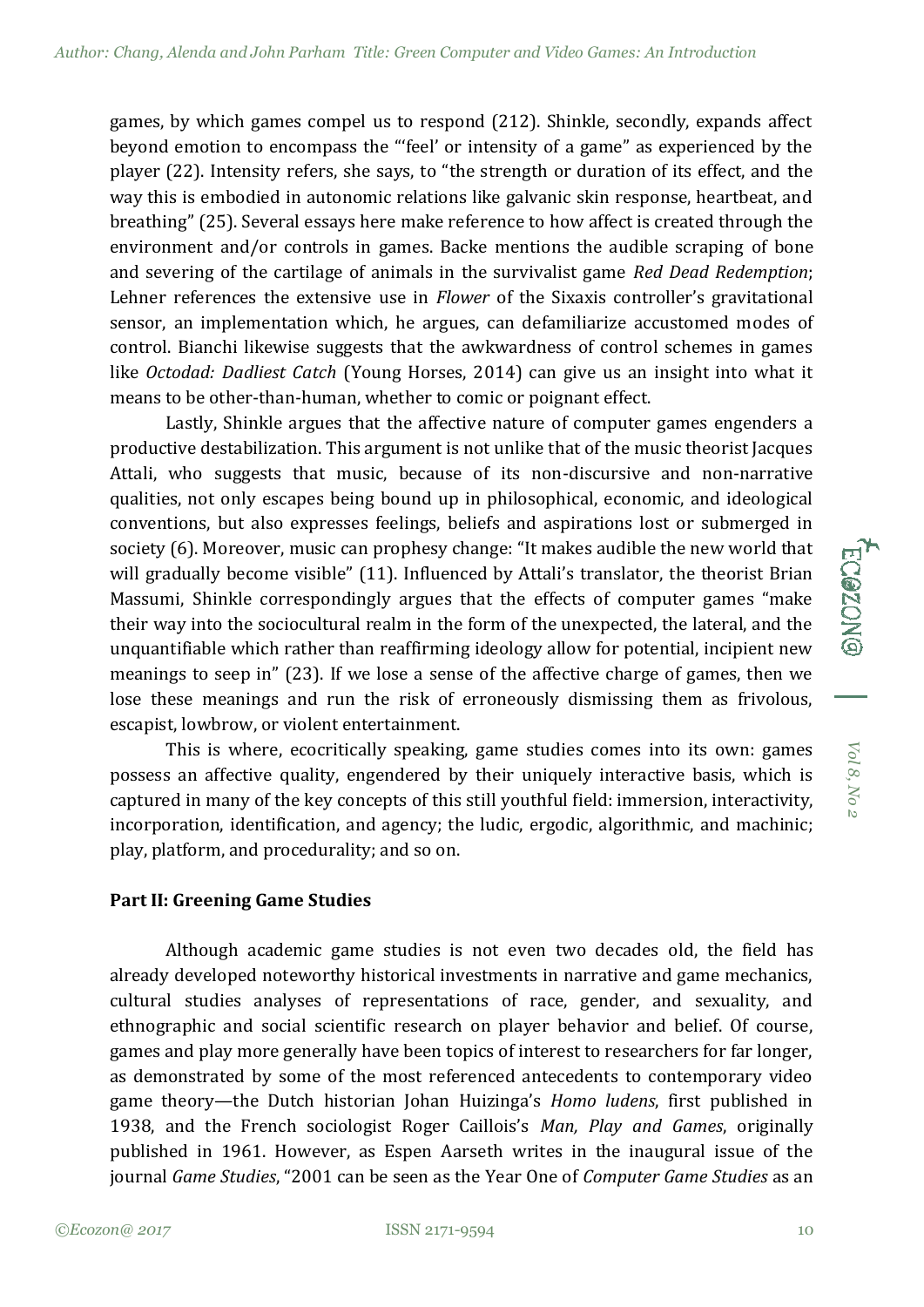emerging, viable, international, academic field." Early defining debates between the socalled narratologists, who saw video games as leveraging the storytelling techniques of older media like cinema and the stage, and the so-called ludologists (like Aarseth), who felt strongly that games needed to be treated as distinctive, process-based art forms, have since been supplemented by an ever-expanding gamut of interests, among them studies of platforms, software, and code, player ethics, queer game-making, the production cultures and political economies of the mainstream and indie game industries, and the unique challenges of preserving the "virtual worlds" of games and related paratexts.

Given this ferment of scholarly activity, it is somewhat surprising that environmental criticism has been little represented in game studies thus far—a dearth that this issue of *Ecozon@* directly seeks to ameliorate. However, as Chang has elaborated across several essays, particularly the seminal article "Games as Environmental Texts," there are a number of reasons for the strange lack of congress between game studies and the environmental humanities, reasons that boil down to complementary blind spots and prejudices on the part of each set of disciplines. Like the proverbial oil and water, nature and technology do not mix well, or at least not without a vigorous shaking up! Environmental scientists and humanists would do well to move past both knee-jerk suspicion of media and technology and a friendlier instrumentalism, or seeing media like games as convenient if compromised vehicles of science communication. Games scholars meanwhile tend to fetishize the player and the act of play in a way that inevitably denigrates game content and context, even as gaming increasingly happens on the move or beyond the confines of basement, bedroom, or living room.

While environmental game scholarship is still relatively scarce, we would be remiss not to mention some promising recent seams. For instance, there is a growing body of writing on the political economy of game production that includes not only de Peuter and Dyer-Witheford's perspective on gaming and global capitalism, but also James Newman's detailed analysis of the game industry's rhetorics of obsolescence and supersession and Raiford Guins's concern with the afterlives of games, as seen in the storied excavation of Atari's failed game *E.T. the Extra-Terrestrial* from a landfill in Alamogordo, New Mexico. The 2014 "Digital Environments" special issue of *Green Letters* (vol. 18 no. 3) also contained game articles by two authors featured here, Melissa Bianchi and Kyle Bohunicky. Isolated but groundbreaking essays can likewise be found, with enough diligent searching, for example science and technology studies scholar Colin Milburn's typology of "green games," noted above, Matt Barton's 2008 *Game Studies* reflection on weather simulation, and Benjamin Abraham and Darshana Jayemanne's white paper on ecological representation in games from the proceedings of the 2015 Digital Games Research Association Australia conference (DiGRAA). And now the authors, editors, and references collected in this issue also constitute a resource detailing varied ecocritical perspectives on games while also pointing to exciting and as of yet untapped areas of inquiry.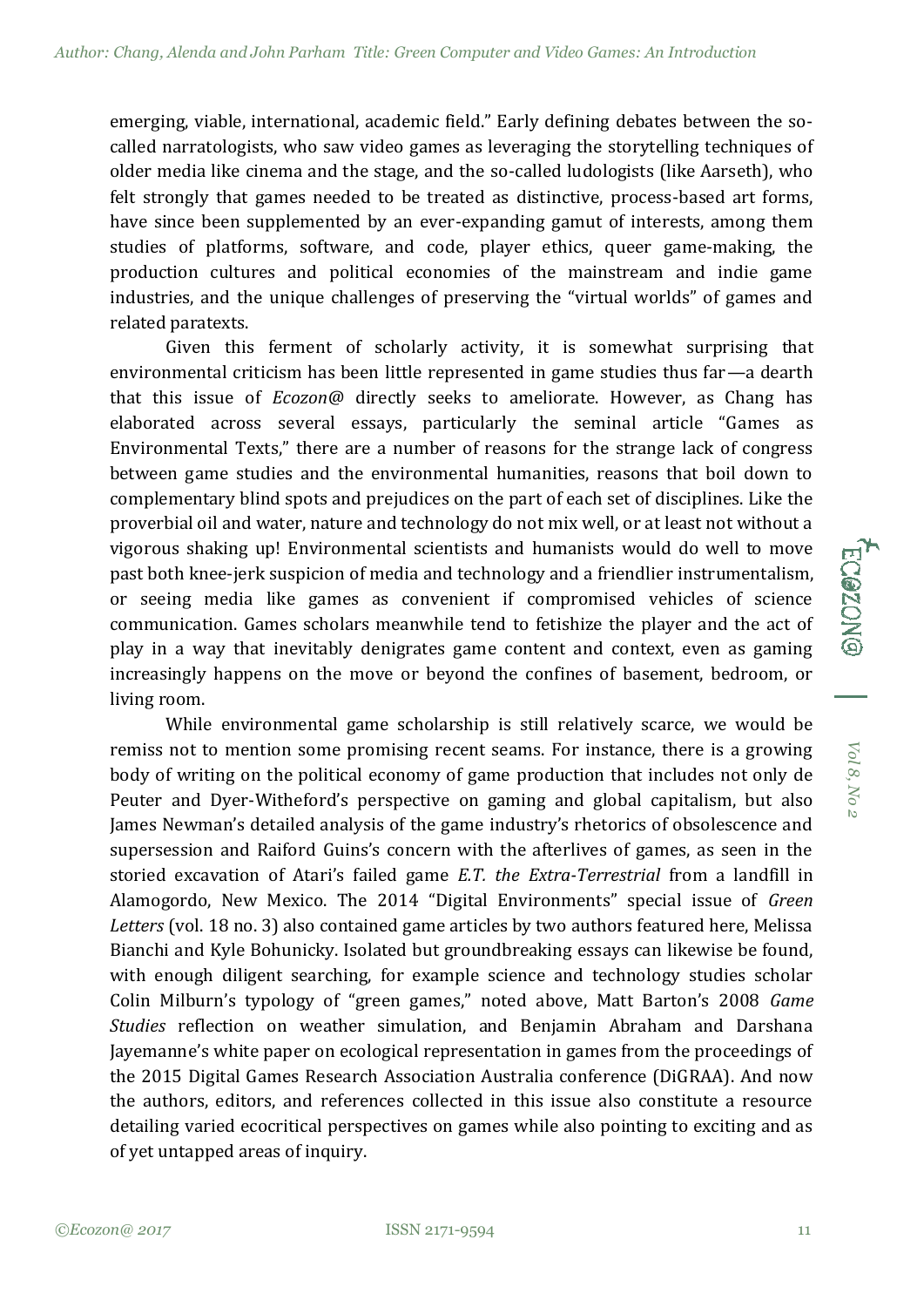Beginning this issue with an essay focused (broadly) on politics, ideology, and ethics, Josef Nguyen attends closely to questions of provenance and disposal, arguing that environmentally themed games ultimately fall short of real-world efficacy unless they call attention to the game industry's and technology manufacturers' complicity in unsustainable forms of resource extraction, toxic dumping, and energy use. Correspondingly, conjoining political economy with ethics, Hans-Joachim Backe demonstrates 'dissonant development' in his essay. He demonstrates how Miguel Sicart's user-centred and ethics-based perspective on games can be applied in mainstream computer games so as to identify glimpses of ecological engagement. Ethical conflicts emerge because the player is, in Sicart's words, "a living, breathing, culturally embodied, ethically and politically engaged being that plays not only for an ulterior purpose, but for *play*'s sake." Similarly, Alex Lehner suggests that aesthetically complex games which subvert established conventions in games (from non-anthropomorphic avatars to non-standard controls) 'emancipate' the player, freeing their imagination and their play, so as to facilitate a space for reflection on ecological co-existence.

We recognize that the term "green" means many things to many people, from corporate greenwashing and a kind of sunny environmentalism to sustainable practices and, as we tender, ecologically inflected media scholarship. Despite their obvious participation in unsustainable flows of global capital and labor, we join those who still find cause for hope in the mediation offered by games. In part, this is due to the medium's tendency to stress systems thinking, continuous feedback, and richly immersive experiences of diverse worlds, a fundamental similarity between games as informatic objects and ecology as a cybernetic science. Although interactivity is a notoriously slippery term, the scholars assembled here recognize that games offer distinctive and powerful opportunities for environmental meditation, action, and affect, even if not all of it is benign. In his essay, for example, Kyle Bohunicky turns to the practice of modding as evidence of creative player engagement with environmental issues as scaffolded within games like Bethesda Softworks' *The Elder Scrolls* series. Like Nguyen, Lauren Woolbright offers a more direct conduit between gameplay and design and environmental activism, suggesting that games might usefully subvert the didacticism and moralizing tone of much campaigning for environmental causes. Similarly, in Bradon Smith's essay we find both games such as *World Without Oil* that forge a form of "collective intelligence" in simulating experience of and action on ecological problems, and others like O'Reilly's *Mountain*, a powerfully affective and offbeat game-animation which strictly limits the agency of the player and thus forces a rethinking of our ontological relationship with nonhuman nature, a theme picked up (as discussed shortly) in our final two essays.

The cover of this issue relates to all of our essays in its staging of the impossibility of consequence-free play. It features concept art from the "global survival game" *Eco* (Strange Loop Games), which began as a successful Kickstarter project in August 2015 and has since been funded by the U.S. Department of Education. Like *Minecraft* but with a decidedly American Pacific Northwest feel, *Eco* is a resource-based multiplayer world sandbox, but it is fundamentally different in a crucial way--every action that players take

*Vol 8, No 2*

Vol 8, No

ECOZON®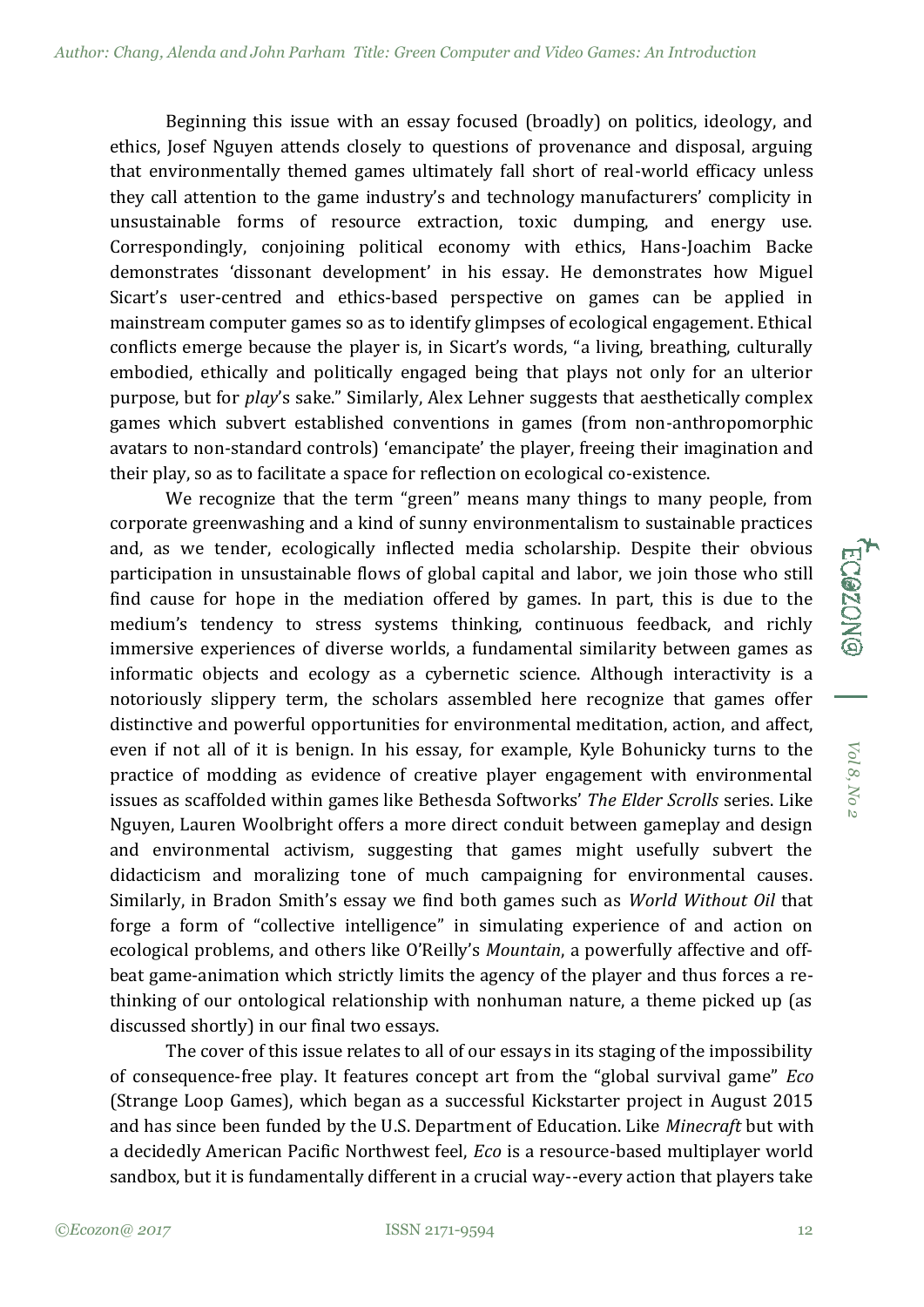not only impacts the game world, but other players inhabiting that world. Mining produces toxic tailings, overhunting can lead to species extinction, and breaking the law can lead to fines and even arrest. Curiously, however, living lightly on the land and refusing to harvest resources is not designed to be a winning strategy. In *Eco*, the threat of an imminent meteor collision demands that players work together to collect, build, research a technological solution, and even legislate communal behavior. In other words, doing nothing and doing too much are equally unproductive routes. While the game's prescribed middle road may strike some as technological utopianism, the crucial point is that while players are markedly free to do as they please, it is within the bounds of a materially and temporally finite world in which hunger, pollution, food chains, hydrology, economy, ecology, and existential threat are all real and equally important. Still only in its alpha phase, *Eco* has already won the 2015 Curse PAX (Penny Arcade Expo) Prime award for "Best Use of Imagination in Gameplay" and the Climate Challenge at the 2016 Games for Change Festival in New York.



Figure 1. A likely home site in *Eco* circa 2015. Screenshot by A. Chang.

As playful experiments like *Eco* and *Mountain* indicate, games can offer deep, affective opportunities for environmental meditation. This, broadly, is the focus of our final two essays. Adena Rivera-Dundas's essay in effect illustrates Shinkle's main arguments. She demonstrates that games like *Proteus* and *Islands: Non-Places* deploy disorientating and destabilising interactive mechanics which, by introducing a lack of control over the games' virtual environments, inculcate an experience of flux and a compulsion to respond which can lead, she argues, to heightened environmental awareness. Melissa Bianchi helpfully elaborates on Donna Haraway's fleeting acknowledgment, in *Staying with the Trouble*, of the Inupiaq co-created game *Never Alone*. Informed by Haraway's concern for multispecies flourishing, Bianchi searches for

*Vol 8, No 2*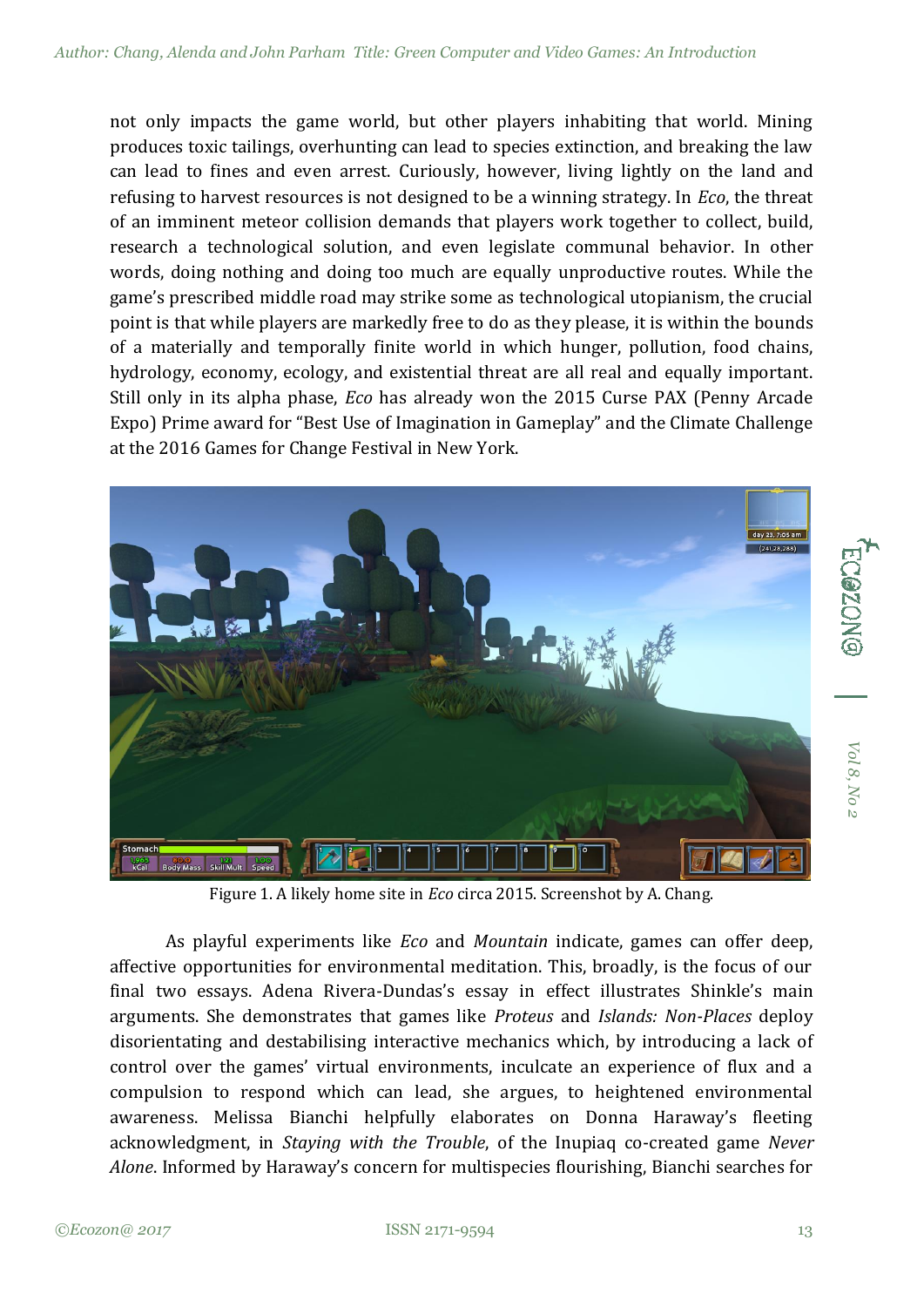and finds evidence of creaturely games that exhibit "tentacular" and entangled ways of being with other lifeforms, among them the delightfully cephalopodian *Octodad: Dadliest Catch* and *Splatoon*.

While we believe firmly that such rich essays will advance 'green' game studies, given the rapidly developing state of the field it is inevitable that other potentially fertile areas meriting further investigation on the part of ecomedia scholars fall outside of the purview of this issue. These areas include biotic games (games played with living microorganisms), animal welfare games (like "zoo tech" games created for captive animals' enrichment), immersive virtual experiences (such as those created at the Virtual Human Interaction Lab at Stanford), augmented or alternate reality games, pervasive/locative games (such as those designed by Jane McGonigal and Kari Kraus, like *Superstruct* or *DUST*), and, indeed, studies of analog games such as board games, card games, and so on, many of which employ fascinating material mechanics. Chang has also recently co-edited a volume of the *Journal of Gaming and Virtual Worlds* with Braxton Soderman and Jesús Costantino, on permanent death or "permadeath" mechanics in games, including not only the irrevocable deaths of player characters, but also the demise of entire game worlds. Furthermore, as games increasingly move beyond the domestic interior, significant questions arise about the spaces and contextual practices of gaming, as well as perennial issues surrounding mobility, access, and the "magic circle" (Huizinga) of play and its inevitable porousness. Thinking about games as site-specific phenomena or about players fluidly adapting their gameplay among diverse actors and situations may thus benefit from early work by Anna McCarthy on television in public space or by sound-studies theorists who contemplated the Walkman, the iPod, and so on.

As Hollywood invests heavily in "worldbuilding" strategies rather than traditional scripts, and transmedia storytelling becomes the norm rather than the exception, we need to think about where games and gaming figure in the urgent quest to reconfigure human life on this planet into something ecologically sustainable, for us, other species, and the Earth itself. This is a particularly acute imperative given the worldwide game industry's massive reach, which far exceeds cinema and other media industries in terms of profits, but which also augurs the potential to reach younger generations who may be desensitized to or apathetic in the face of the staggering environmental challenges of the twenty-first century. In that context, perhaps the most radical conclusion offered by this collection of essays is Nguyen's notion that we must rethink our idea of fun—how we *have* fun, and what makes games such guilty pleasures, so as to confront our own complicity in the industry's undeniable ecological harm. For some, this might mean going analog, imposing bandwidth and processor-cycle limits on our computational devices, or even ceasing to play. Yet while we *must* remain mindful of these possibilities, the essays in this volume also demonstrate that some games may help us play our way to ecological consciousness (of co-existence with other species or of human society's ecological impact) or, even better, move us to acts of environmental responsibility.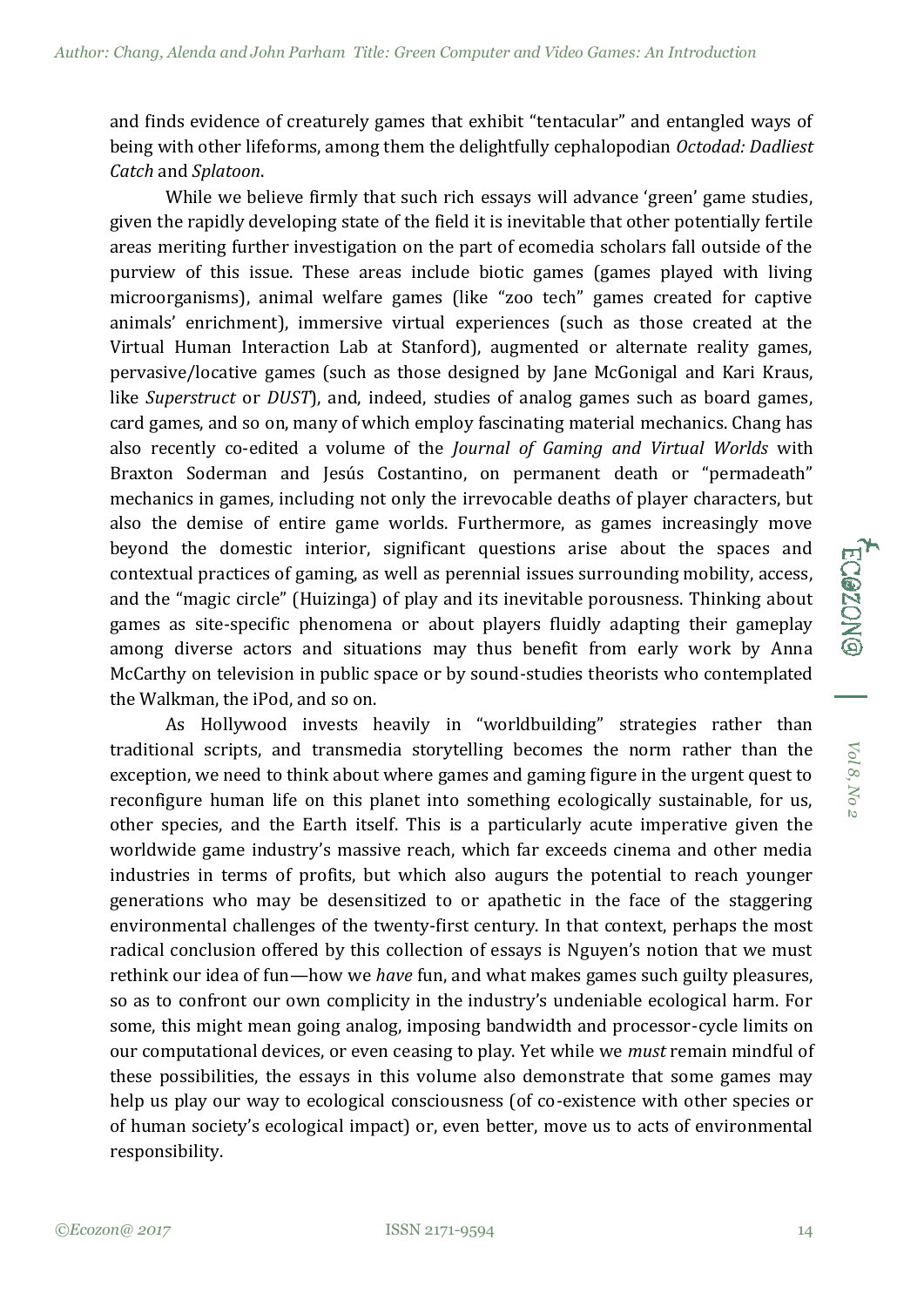## **Acknowledgements**

The editors would like to thank Bianka Ballina Calderon for her translation assistance, as well as Strange Loop Games' CEO John Krajewski and artists Robert Mangano, Lachlan Creagh, and Milenko Tunjic for their generosity in allowing us to use *Eco* concept art for the cover of this issue.

## **Works Cited**

- Aarseth, Espen. "Computer Game Studies: Year One," *Game Studies* 1.1, 2001, gamestudies.org/0101/editorial.html.
- Attali, Jacques. *Noise: The Political Economy of Music*. Translated by Brian Massumi. Manchester University Press, 1985.
- Barton, Matt. "How's the Weather: Simulating Weather in Virtual Environments." *Game Studies* vol. 8, no. 1, 2008, gamestudies.org/0801/articles/barton.
- Bogost, Ian. *Persuasive Games: The Expressive Power of Videogames*. MIT Press, 2007.
- Boluk, Stephanie, and Patrick Lemieux, *Metagaming: Playing, Competing, Spectating, Cheating, Trading, Making, and Breaking Videogames*. University of Minnesota Press, 2017.
- Caillois, Roger. *Man, Play and Games*. University of Illinois Press, 2001.
- Calleja, Gordon. *In-Game: From Immersion to Incorporation*. MIT Press, 2011.
- Carruth, Allison. "The Digital Cloud and the Micropolitics of Energy." *Public Culture*, vol. 26, no.2, 2014, pp. 339-64.
- Chang, Alenda. "Games as Environmental Texts." *Qui Parle*, vol. 19, no. 2, 2011, pp. 57-84.
- ---. "Back to the Virtual Farm: Gleaning the Agriculture-Management Game." *ISLE: Interdisciplinary Studies in Literature and Environment*, vol. 19, no. 2, 2012, pp. 237– 252, doi.org/10.1093/isle/iss007.
- Chen, Jenova. "Flow in Games (and Everything Else)." *Communications of the ACM*, vol. 50, no. 4, 2007, pp. 31-34.
- Cubitt, Sean. ""I took off my pants and felt free": environmentalism in countercultural radio." *Ecomedia*, edited by Rust, Monani and Cubitt, pp. 99-117.
- ---. *Finite Media: Environmental Implications of Digital Technologies*. Duke University Press, 2017.
- Deleuze, Gilles. "Postscript on the Societies of Control." *October*, vol. 59, 1992, pp. 3-7.
- du Gay, Paul. "Introduction." *Doing Cultural Studies: The Story of the Sony Walkman*, edited by du Gay (et. al), Sage/The Open University, 1997, pp. 1-5.
- Dwyer, Tim. *Media Convergence*. Open University Press/McGraw-Hill, 2010.
- Dyer-Witheford, Nick and Greig de Peuter. *Games of Empire: Global Capitalism and Video Games*. University of Minnesota Press, 2009.
- ---. "Games of Multitude." *The Fibreculture Journal*, no. 16, 2010, sixteen.fibreculturejournal.org/games-of-multitude.
- Galloway, Alexander. *Gaming: Essays on Algorithmic Culture*. University of Minnesota Press, 2006.

*Vol 8, No 2*

 $Vol\ 8, No\ z$ 

**ECGZONG**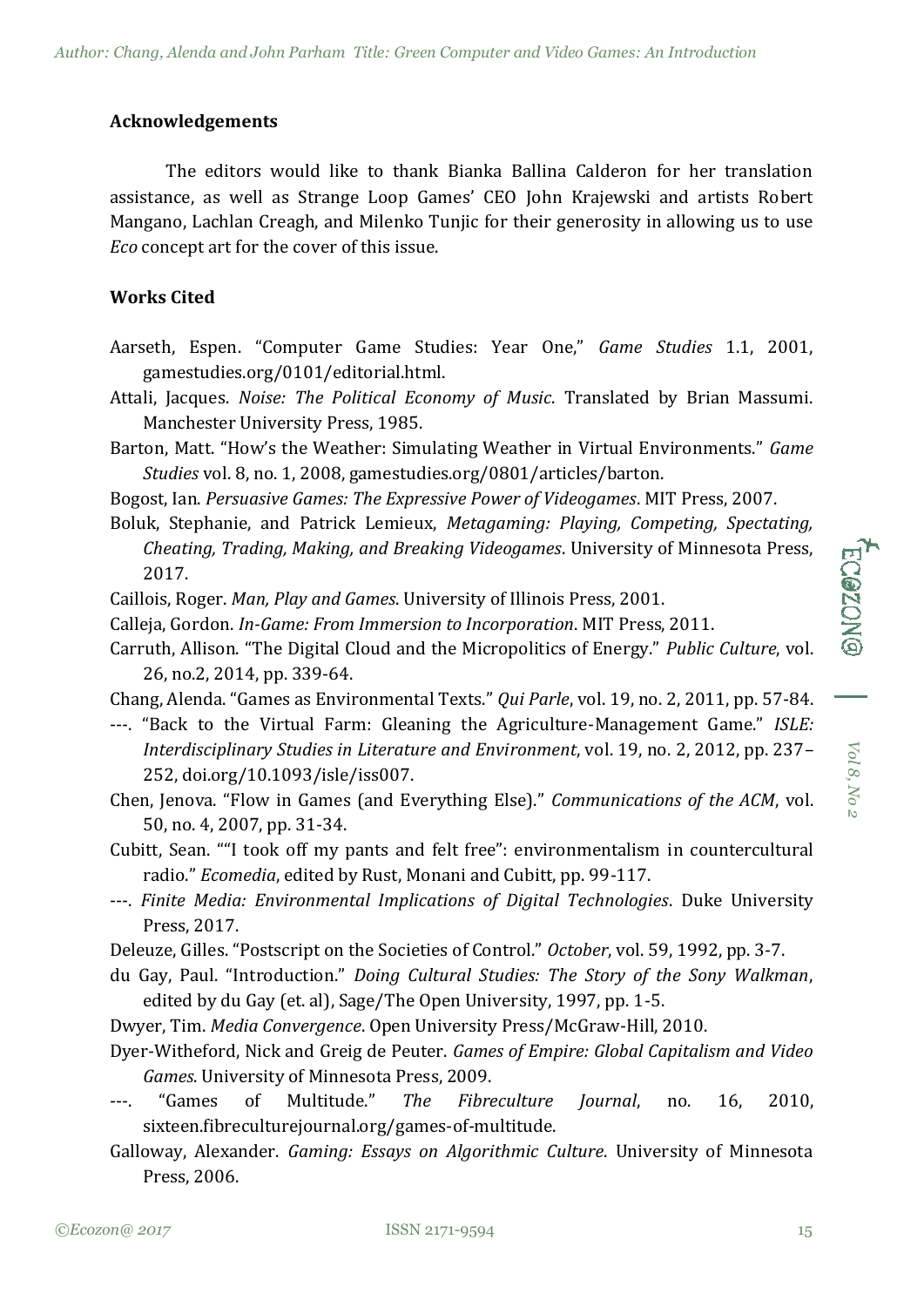Guins, Raiford. *Game After: A Cultural Study of Video Game Afterlife*. MIT Press, 2014.

- Hageman, Andrew. "Ecocinema and Ideology: Do Ecocritics Dream of a Clockwork Green." *Ecocinema Theory and Practice*, edited by Stephen Rust, Salma Monani, and Sean Cubitt, Routledge, 2013, pp. 63-86.
- Haraway, Donna J. *Staying with the Trouble: Making Kin in the Chthulucene*. Duke University Press, 2016.
- Hardt, Michael and Antonio Negri. *Empire*. Harvard University Press, 2000.
- *Hazardous Substances in e-Waste*. ewasteguide.info. ewasteguide.info/hazardoussubstances. Accessed August 9, 2017.
- Huizinga, Johan. *Homo ludens: A study of the play element in culture*. 1938. Translated by RFC Hull, Beacon Press, 1971.
- Hulme, Mike. *Why We Disagree About Climate Change: Understanding Controversy, Inaction and Opportunity*. Cambridge University Press, 2009.
- Ivakhiv, Adrian. *Ecologies of the Moving Image: Cinema, Affect, Nature*. Wilfrid Laurier University Press, 2013.
- Lioi, Anthony. "Overview: Bert versus the Black Phoenix: an introduction to convergence and ecomedia." *Ecomedia*, edited by Rust, Monani and Cubitt, pp. 165-75.
- Maxwell, Richard and Toby Miller. *Greening the Media*. Oxford University Press, 2012.
- Mazurek, Jan. *Making Microchips: Policy, Globalization, and Economic Restructuring in the Semiconductor Industry*. MIT Press, 1999.
- McCarthy, Anna. *Ambient Television: Visual Culture and Public Space*. Duke University Press, 2001.
- McGonigal, Jane. "Why I Love Bees: A Case Study in Collective Intelligence Gaming." *The Ecology of Games: Connecting Youth, Games, and Learning*, edited by Katie Salen, The John D. and Catherine T. MacArthur Foundation Series on Digital Media and Learning, MIT Press, 2008, 199–228, doi: 10.1162/dmal.9780262693646.199.
- Milburn, Colin. "Green Gaming: Video Games and Environmental Risk." *The Anticipation of Catastrophe: Environmental Risk in North American Literature and Culture*, edited by Sylvia Mayer and Alexa Weik von Mossner, Universitätsverlag Winter, 2014, pp. 201-19.
- Mossner, Alexa Weik von. *Affective Ecologies: Empathy, Emotion, and Environmental Narrative*. The Ohio State University Press, 2017.
- Newman, James R. *Best Before: Videogames, Supersession and Obsolescence*. Routledge, 2012.
- Parham, John. *Green Media and Popular Culture: An Introduction*. Palgrave Macmillan, 2016.
- Parks, Lisa, and Nicole Starosielski, editors. *Signal Traffic: Critical Studies of Media Infrastructures*. University of Illinois Press, 2015.
- Rust, Stephen. "Overview: flow an ecocritical perspective on broadcast media." *Ecomedia*, edited by Rust, Monani and Cubitt, pp. 87-98.
- Rust, Stephen, Salma Monani, and Sean Cubitt, editors. *Ecomedia: Key Issues*. Routledge, 2016.

*Vol 8, No 2*

 $Vol$ 8, No 2

ECONONGI